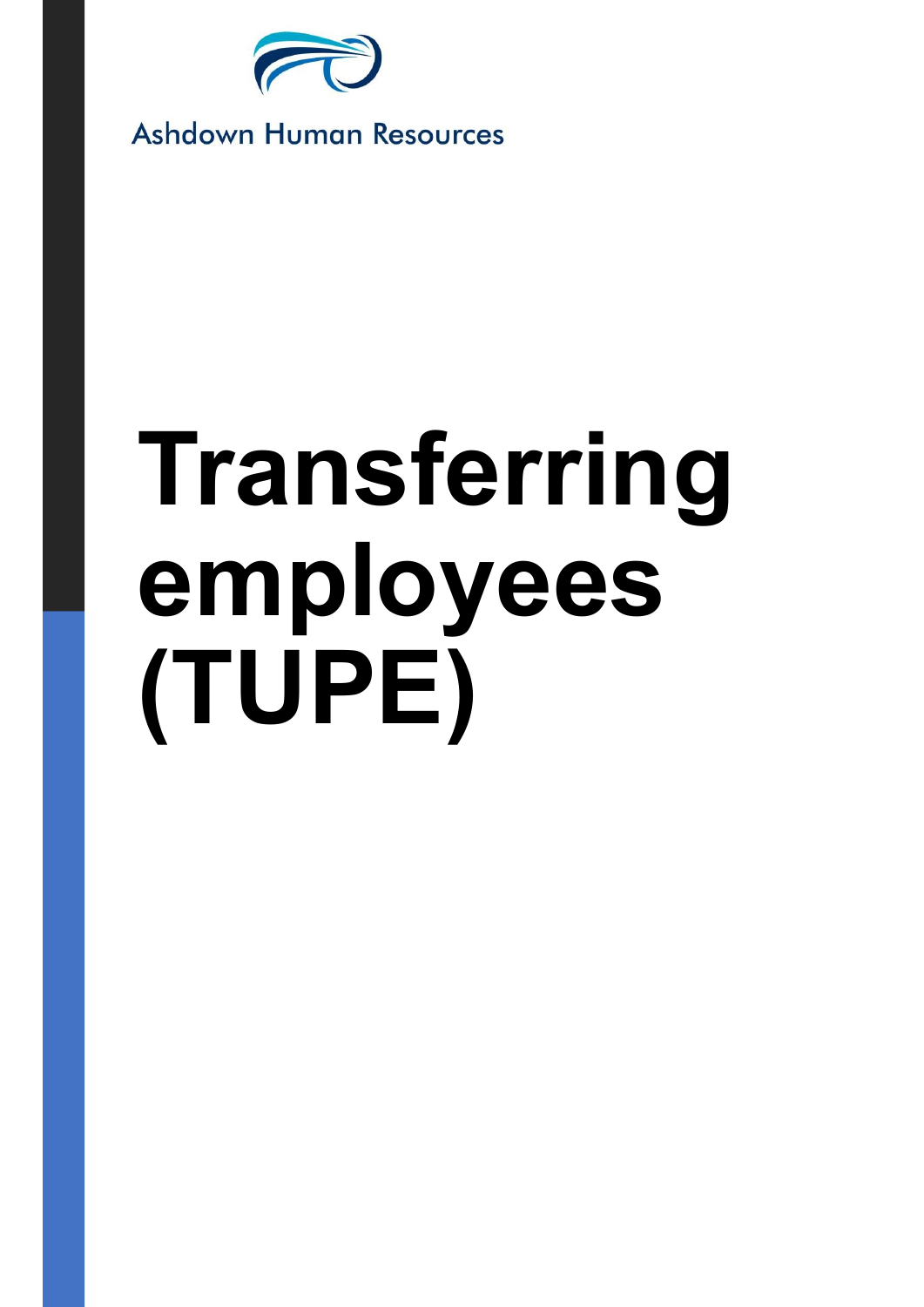## Transferring employees (TUPE)

When does TUPE apply?

TUPE applies when a new employer purchases the business for which an employee works or Transferring employees (TUPE)<br>When does TUPE apply?<br>TUPE applies when a new employer purchases the business for which an employee works or<br>when an employee works on a service which is transferred to another business (eg th service is outsourced, insourced or remains outsourced but is provided by another business.)

When TUPE doesn't apply

TUPE doesn't apply when there is a transfer of shares that doesn't entail a change of employer, transfers between public bodies or where services are split on a re-tendering exercise but are too "fragmented" to be easily identifiable. It is not possible for the parties to opt out of TUPE or agree that it will not apply.

Effect on contracts of employment

When TUPE applies the new employer (transferee) steps into the shoes of the former employer (transferor). The employee is entitled to retain all of their terms and conditions after the transfer, including continuity of service. The only exclusion is the provision of final salary pension schemes.

Dismissals and redundancies

Dismissal on account of the transfer itself will be automatically unfair. The new employer cannot pick and choose which employees to take on.

Contracts can be varied or redundancies made for a valid "economic, technical or organisational reasons entailing changes in the workforce". An ETO reason could include a reason relating the profitability of the new employer, the nature of the equipment or production processes or a reason related to the management or organisational structure of the employer's business.